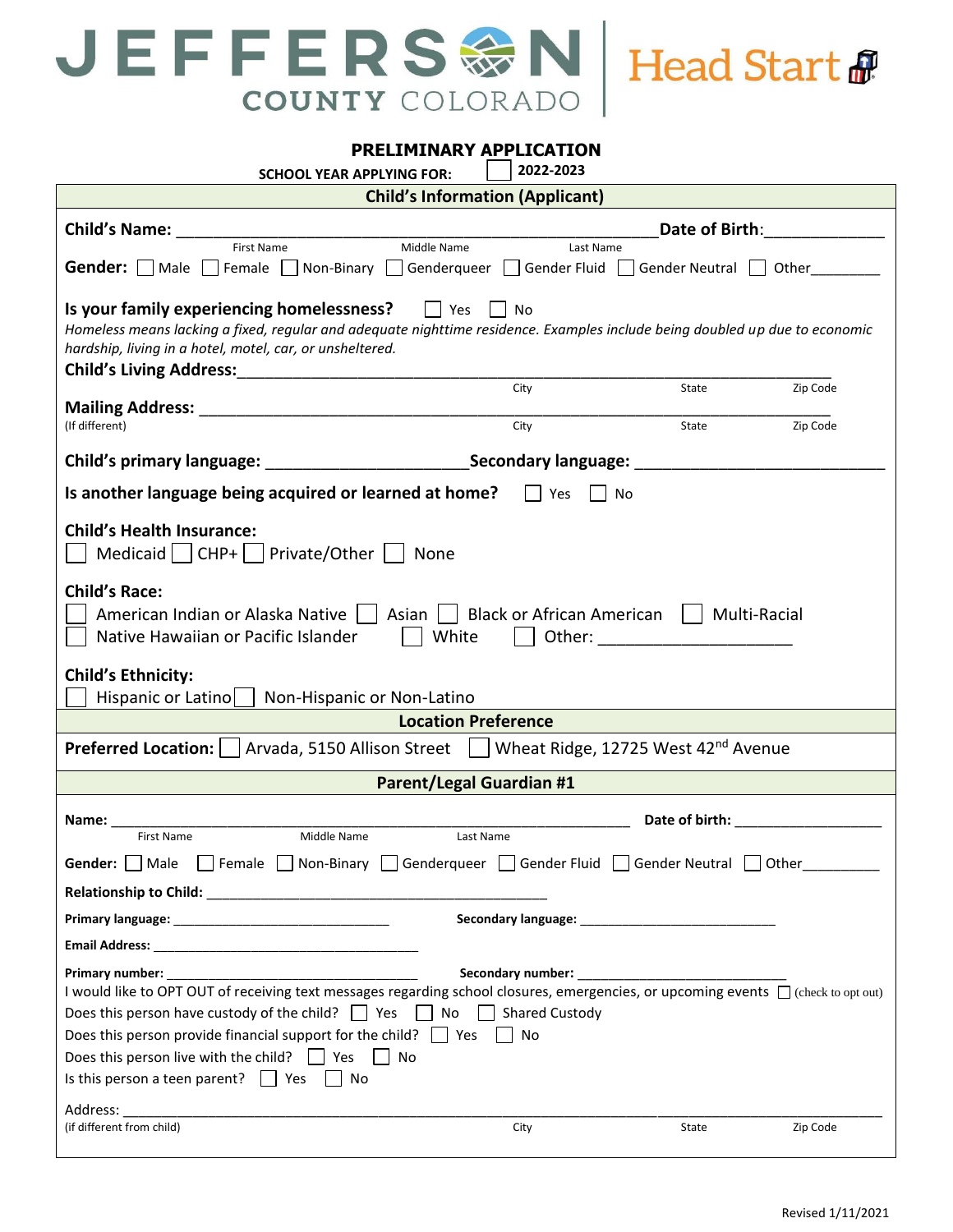| <b>Highest level of education completed:</b><br>Grade 9 or less<br>Grade 12<br>Grade 10<br>Grade 11<br>High School Graduate<br>GED<br>College Degree/Training Cert.<br><b>College or Advanced Training</b><br>Bachelor's Degree<br>Master's Degree (or above)<br>Associate's Degree<br><b>Employment Status:</b> |                                                                                                                  |                                 |                           |                 |
|------------------------------------------------------------------------------------------------------------------------------------------------------------------------------------------------------------------------------------------------------------------------------------------------------------------|------------------------------------------------------------------------------------------------------------------|---------------------------------|---------------------------|-----------------|
| Full time $(35+ hours/week)$<br>Full time & in school/training<br>Part time (under 35 hours/week)                                                                                                                                                                                                                | Part time & in school/training<br>Training or school<br>Retired or Disabled<br>Unemployed<br>Seasonally Employed |                                 |                           |                 |
| Race:<br>American Indian or Alaska Native<br>Native Hawaiian or Pacific Islander                                                                                                                                                                                                                                 | Asian<br>White                                                                                                   |                                 | Black or African American | Multi-Racial    |
| Ethnicity:<br>Hispanic or Latino                                                                                                                                                                                                                                                                                 | Non-Hispanic or Non-Latino                                                                                       |                                 |                           |                 |
|                                                                                                                                                                                                                                                                                                                  |                                                                                                                  | <b>Parent/Legal Guardian #2</b> |                           |                 |
| Name:<br><b>First Name</b>                                                                                                                                                                                                                                                                                       | Middle Name                                                                                                      | Last Name                       | Date of birth:            |                 |
| Gender:   Male   Female   Non-Binary   Genderqueer   Gender Fluid   Gender Neutral   Other                                                                                                                                                                                                                       |                                                                                                                  |                                 |                           |                 |
|                                                                                                                                                                                                                                                                                                                  |                                                                                                                  |                                 |                           |                 |
|                                                                                                                                                                                                                                                                                                                  |                                                                                                                  |                                 |                           |                 |
|                                                                                                                                                                                                                                                                                                                  |                                                                                                                  |                                 |                           |                 |
| <b>Primary number:</b> The contract of the contract of the contract of the contract of the contract of the contract of the contract of the contract of the contract of the contract of the contract of the contract of the contract                                                                              |                                                                                                                  |                                 |                           |                 |
| I would like to OPT OUT of receiving text messages regarding school closures, emergencies, or upcoming events □ (check to opt out)                                                                                                                                                                               |                                                                                                                  |                                 |                           |                 |
| Does this person have custody of the child? $\Box$ Yes $\Box$ No $\Box$                                                                                                                                                                                                                                          |                                                                                                                  | <b>Shared Custody</b>           |                           |                 |
| Does this person provide financial support for the child? $\Box$ Yes                                                                                                                                                                                                                                             |                                                                                                                  | l No                            |                           |                 |
| Does this person live with the child? $\Box$ Yes $\Box$ No                                                                                                                                                                                                                                                       |                                                                                                                  |                                 |                           |                 |
| Is this person a teen parent? $\Box$ Yes $\Box$ No                                                                                                                                                                                                                                                               |                                                                                                                  |                                 |                           |                 |
| Address:<br>(if different from child)                                                                                                                                                                                                                                                                            |                                                                                                                  | City                            | State                     | Zip Code        |
| Highest level of education completed:<br>Grade 9 or less<br>$\vert$ Grade 10<br>Grade 11<br>Grade 12<br>High School Graduate<br>GED<br>College Degree/Training Cert.<br><b>College or Advanced Training</b><br>Associate's Degree Bachelor's Degree<br>Master's Degree (or above)                                |                                                                                                                  |                                 |                           |                 |
| <b>Employment Status:</b><br>Full time (35+ hours/week)<br>Part time & in school/training<br>Training or school<br>Full time & in school/training<br>Retired or Disabled<br>Unemployed<br>Part time (under 35 hours/week)<br>Seasonally Employed                                                                 |                                                                                                                  |                                 |                           |                 |
| Multi-Racial<br>American Indian or Alaska Native<br><b>Black or African American</b><br>Asian<br>Race:<br>Native Hawaiian or Pacific Islander<br>White<br>Other: and the contract of the contract of the contract of the contract of the contract of the contract of the                                         |                                                                                                                  |                                 |                           |                 |
| Non-Hispanic or Non-Latino<br><b>Ethnicity:</b><br>Hispanic or Latino                                                                                                                                                                                                                                            |                                                                                                                  |                                 |                           |                 |
| <b>Family Information</b>                                                                                                                                                                                                                                                                                        |                                                                                                                  |                                 |                           |                 |
| Which description best fits your family? Please check only one.                                                                                                                                                                                                                                                  |                                                                                                                  |                                 |                           |                 |
| Foster/Kinship<br>Single-parent family<br>Two parent family                                                                                                                                                                                                                                                      |                                                                                                                  |                                 |                           |                 |
| Is at least one parent/guardian:                                                                                                                                                                                                                                                                                 |                                                                                                                  |                                 |                           |                 |
| Active Duty Member of the US Military $\parallel$ Veteran of the US Military<br>Does not apply<br>Please list any additional individuals living in your home that you financially support (Excluding applicant child)                                                                                            |                                                                                                                  |                                 |                           |                 |
| <b>First Name</b>                                                                                                                                                                                                                                                                                                | Last Name                                                                                                        | Date of Birth                   | Gender                    | Relationship to |
|                                                                                                                                                                                                                                                                                                                  |                                                                                                                  |                                 |                           | Applicant       |
|                                                                                                                                                                                                                                                                                                                  |                                                                                                                  |                                 |                           |                 |
|                                                                                                                                                                                                                                                                                                                  |                                                                                                                  |                                 |                           |                 |
|                                                                                                                                                                                                                                                                                                                  |                                                                                                                  |                                 |                           |                 |
|                                                                                                                                                                                                                                                                                                                  |                                                                                                                  |                                 |                           |                 |